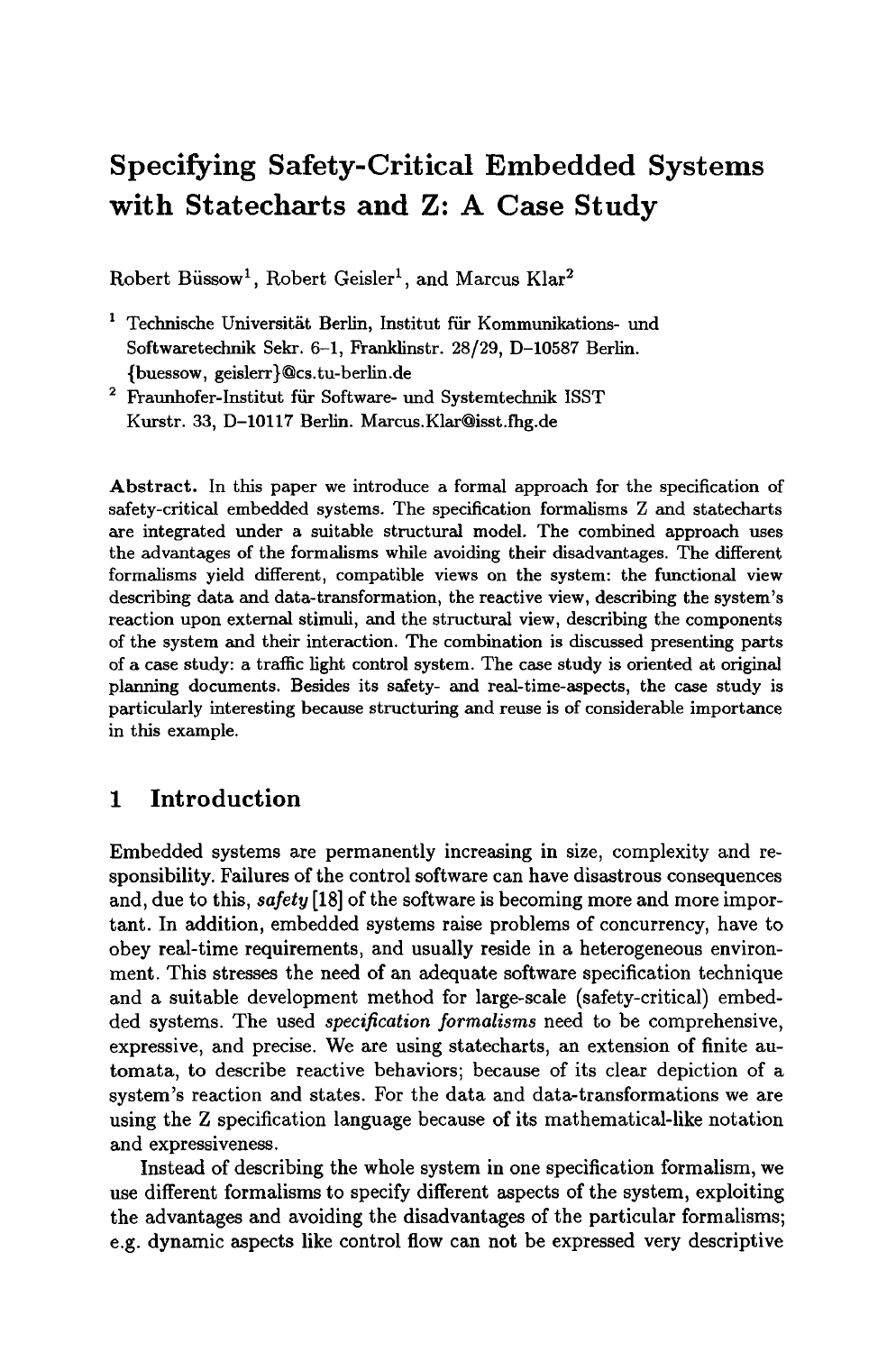in Z, while the statecharts formalism provides only limited support for the description of data.

The *structural view* describes the components of the system and their relations with each other and their environment. Typically some variant of data flow diagrams [8] is used for this purpose. In the *dynamic view* the reaction of the system and its components to internal and external stimuli is specified. Such behavior can be described intuitively using state automata. The *functional view* describes data, data invariants and data transformations of the system and its components. The data transformations are controlled by the specification of the dynamic view. For the specification of the functional view, data type specification languages are an adequate tool.

The main emphasis of this work is the presentation of the case study--the specification of a traffic light system with statecharts and Z. The case study, the combination (called  $\mu$ SZ) as well as verification and validation techniques are investigated in detail in the ESPRESS project<sup>1</sup>. Methodological aspects of the ESPRESS project are presented in [11].

# 2 Specification Technique

We represent an embedded system as a collection of synchronous, communicating processes. Each process has a data space, an interface for the communication with other processes or the environment, and a statechart determining how it reacts upon external stimuli.

The description of a process is given by the specification of so called process classes. A process class describes a set of processes with common behavior. This description (a process-class) includes the structure of the process, i.e. its subprocesses, their communication relations, and the processes the specified process is linked to via associations. The description consists in its interface, its local variables, its dynamic behavior, its configuration, predicates and operations over its variables, as well as behavioral constraints. This combination is discussed in detail in [2], the different views are depicted in Figure 1.

The structure of a process is depicted in a so called *configuration* diagram. Processes communicate via shared variables and valued events. A process can have several interfaces called *ports* to read and write variables shared with other processes. In the configuration diagram, communication relations between processes are established by linking ports of different processes together. The structure and the interfaces of a process together are forming the *architectural* view of a process.

A process is storing, transforming, and exchanging data. This data is specified in the *functional* description of the process, using the Z language

<sup>&</sup>lt;sup>1</sup> ESPRESS is a joint project of German industry and research institutes, funded by the German Bundesministerium fiir Bildung, Wissenschaft und Technologie (BMBF).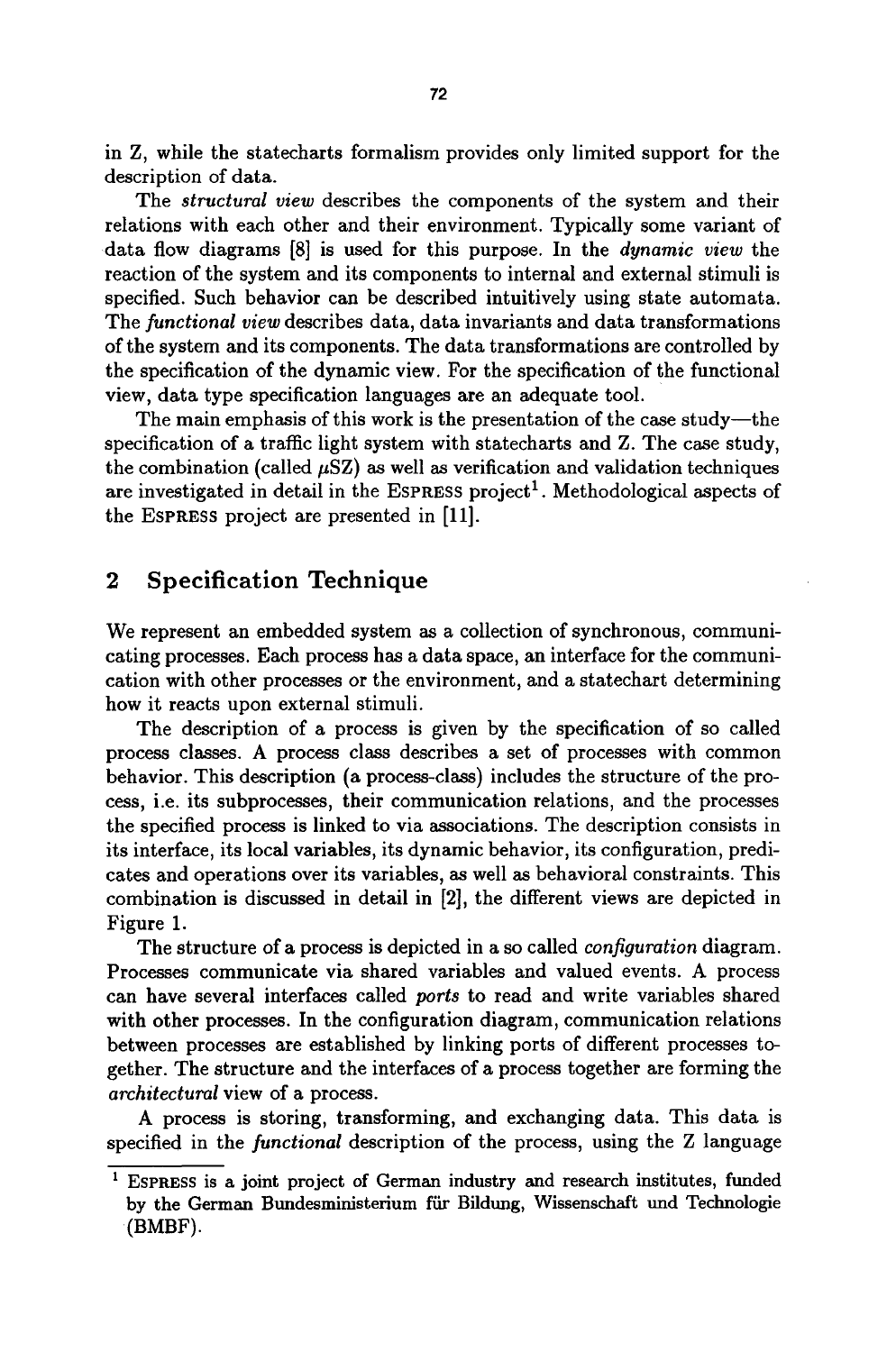

Fig. 1. The different Views on a Process

[21]. We distinguish local and shared data. The local data is described in so called *DATA-schemas,* whereas shared data is stored in *PORT-schemas.*  Data transformation can be carried out via *operations.* In an Op-schema, the input-output relation of an operation is specified in Z.

The behavior of a process, i.e. the actions it performs during its lifetime, are subject to the statecharts [12] in the *dynamic view.* We are using the STATEMATE [13] too1 to support the graphical languages used. Thus, for statecharts, the STATEMATE syntax and semantics [15,14] are adopted. The configurations are expressed with a subset of STATEMATE'S *actwity-charts.*  Nevertheless, we specify the guards and actions of the statechart transitions in Z. The guards are predicates over a process's data space and the actions are operations over the data space.

Especially in the early development phases, it might not be possible or adequate to describe the process behavior in an operational manner, i.e. by using statecharts. Therefore, we express behavioral requirements (particularly safety requirements) in temporal logic. Here, we are using the logic introduced in [5]. These temporal requirements can later be "implemented" by a statechart. Thus, a process can as well include an abstract specification of behavioral constraints and requirements as a concrete implementation. It becomes a natural proof obligation in the development process to show that the implementation fulfills the constraints and requirements.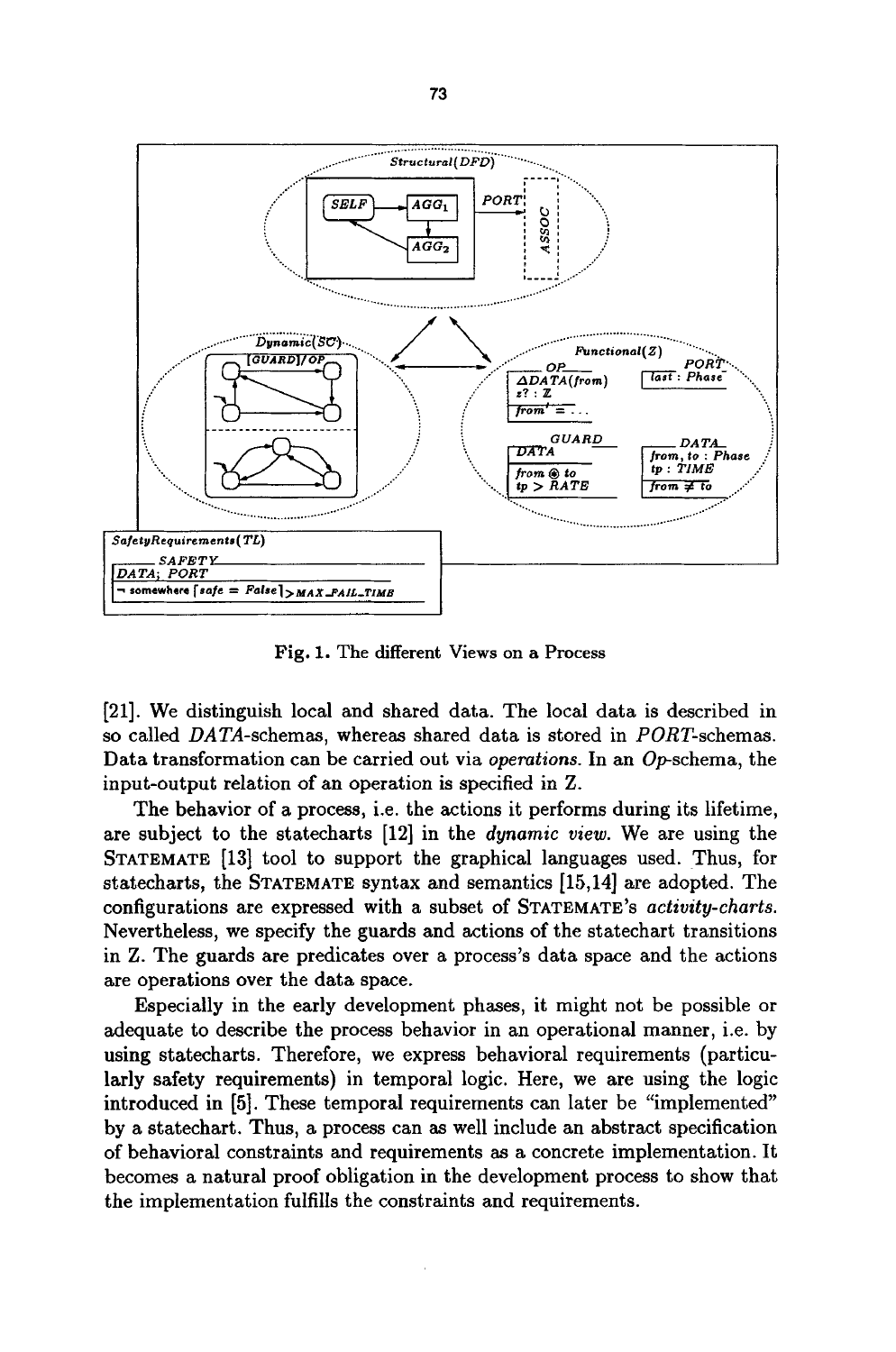The semantics of a combined specification is a set of processes that is ordered in a tree-like structure according to the specification's configuration diagrams. The processes are connected via ports, allowing them to access and exchange the values of their external variables. The *static semantics* of a process is determined (according to the Z semantics) by the bindings of the process variables, by the statechart status (i.e. the set of statecharts states the process currently resides in), and recursively by the static semantics of the process's aggregated processes. The *dynamic semantics* of a process is given by the STATEMATE semantics described in [14]. The parallel statecharts of the processes are executed synchronously. Changes that occur during one step are visible only in the following step. We are applying the *asynchronous* time model of STATEMATE. We want to point out that the semantics of the basis formalisms Z and statecharts are preserved in the combined specification. This enables us to reuse existing tools for Z and Statecharts. Note that we do not aim at translating one formalism into the other, but rather use them in a supplemental way.

# **3 The Case Study: A Traffic Light System**

In this case study we describe a fault tolerant traffic light system (TLS). The task of the TLS consists of  $(1)$  steering the signal heads<sup>2</sup> according to a given program (functionality), and (2) guaranteeing a safe signal situation on the junction, even in case of signal head failure (safety). To reduce complexity, this specification separates the functional and the safety aspects into different components. The means of structuring of the used specification formalism support this approach and allow a modular specification. A TLS has to comply to several norms and laws; for this case study the *German Road Traffic Law* and the German norms [9,10] are relevant. The requirements for a particular junction are given in the *planning documents,* made by an engineer's office. This specification is based on authentic planning documents of an existing junction.

The planning documents include the essential local informations for the traffic junction such as the road infrastructure, road markings, sidewalks, bike-ways, signing, signal heads, and detectors (see Figure 2). The street from north-east to south-west is the main road. The signal heads are numbered, the detectors (induction loops and pedestrian push buttons) are carrying numbers with a leading "D". The detectors are measuring the requirements of the road users. These requirements are influencing the control of the traffic light system, allowing to react in a flexible way on changing traffic volumes.

We model the signal heads of the TLS in Z as an enumeration type. The signal heads have different lamps, modeled as *Lamp.* 

 $\overline{2}$  A set of signal heads is a green, yellow, and red lamp or, for pedestrians, green and red lamps.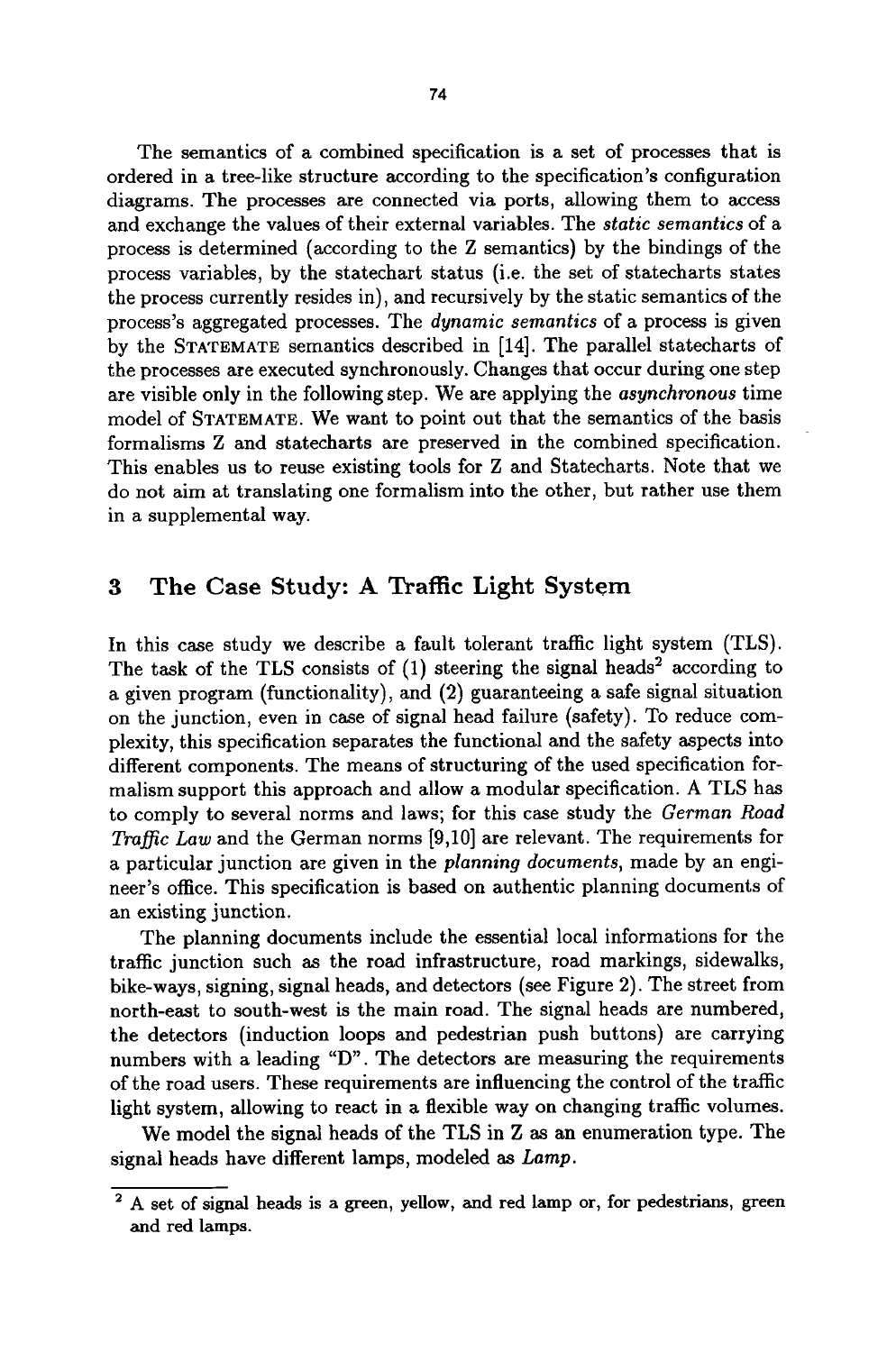

Fig. 2. The Signal Layout Plan

*SignalHeads::=Sh*<sub>1</sub> | *Sh*<sub>2</sub> | *Sh*<sub>3</sub> | ... | *Sh*<sub>31</sub> | *Sh*<sub>32</sub> *Lamp*  $::=red | yellow | green$ 

The signal heads that control the same traffic flows, are grouped together to *signal 9roups.* A signal group consists of a set of signal heads that, in absence of failure, indicate the same signal. In our traffic junction we have eleven signal groups ( $v$  denotes vehicle,  $p$  pedestrian,  $m$  the main road, and s the side road).

$$
G_{1/2/3}^{v/m}, G_{4/5/6}^{v/s}, G_{7/8}^{v/m}, G_{9}^{v/m}, G_{10/11/12}^{v/s}: \mathbb{P} SignalHeads
$$
  
\n
$$
G_{21/22}^{p/m}, G_{23/24}^{p/m}, G_{25/26}^{p/s}, G_{27/28}^{p/m}, G_{29/30}^{p/m}, G_{31/32}^{p/s}: \mathbb{P} SignalHeads
$$
  
\n
$$
G_{1/2/3}^{v/m} = \{Sh_1, Sh_2, Sh_3\} \wedge \ldots \wedge G_{31/32}^{p/s} = \{Sh_{31}, Sh_{32}\}
$$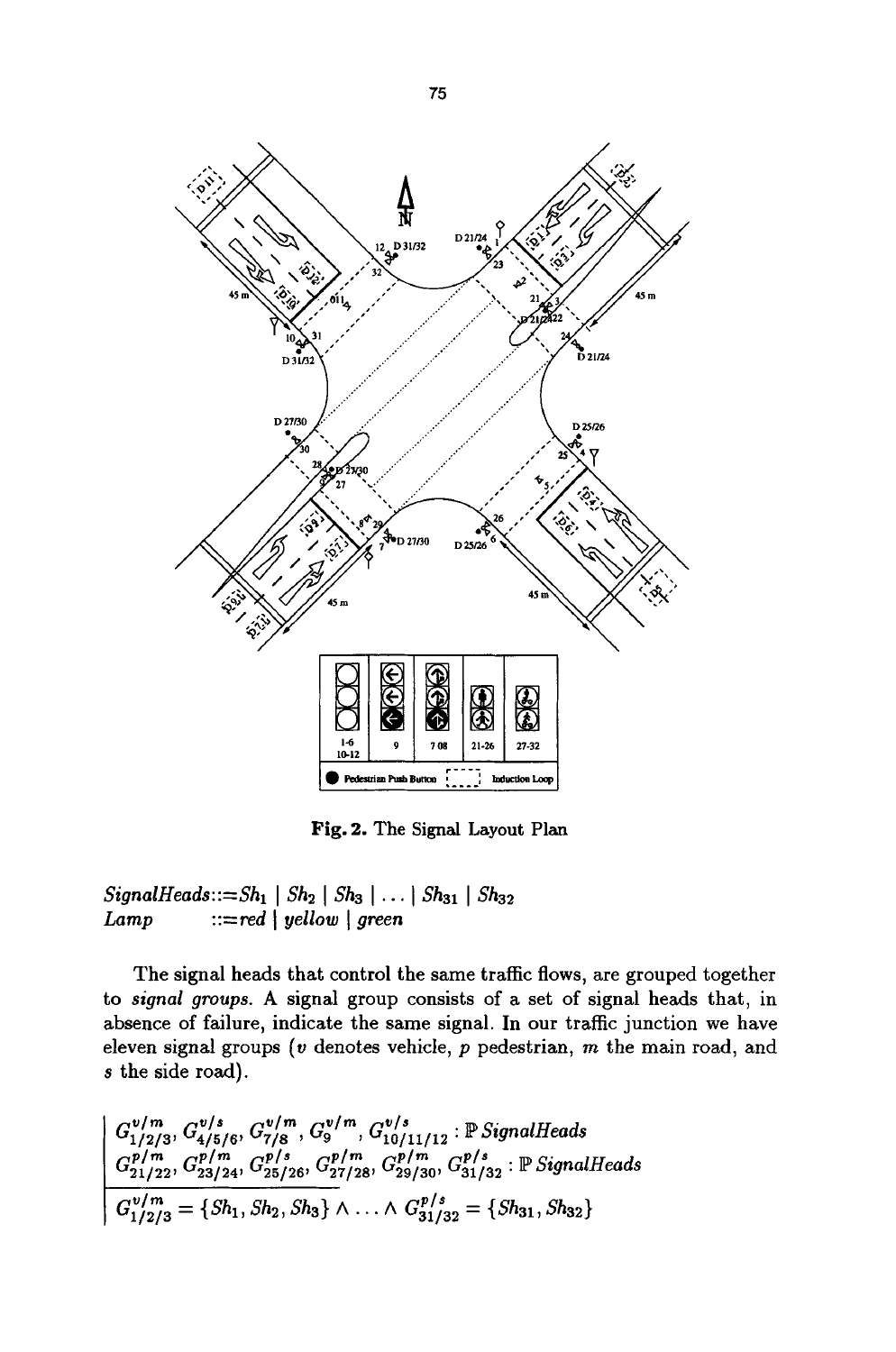$$
SignalGroup == \{G_{1/2/3}^{v/m}, G_{4/5/6}^{v/s}, G_{7/8}^{v/m}, G_{9}^{v/m}, G_{10/11/12}^{v/s}, G_{21/22}^{p/m}, G_{23/24}^{p/m}, G_{25/26}^{p/s}, G_{27/28}^{p/m}, G_{29/30}^{p/m}, G_{31/32}^{p/s}\}
$$

Signal groups that must not be opened (i.e. show green) at the same time, are said to be in *conflict*, e.g.  $G^{v/m}_{1/2/3}$  and  $G^{v/s}_{4/5/6}$  are in conflict. This is expressed by the relation *conflict.* The conflict relation is irrefiexive and symmetric. Although not in conflict, bending traffic flows may still interfere with non-bending. The road traffic law determines the *priority* relation between two traffic flows with a common conflict area that might pass the junction at the same time. For example, pedestrians have priority over turning traffic, e.g. we have  $G_{31/32}^{p/s}$  has priority over  $G_{1/2/3}^{v/m}$ . The priority relation is important for the safety conditions as shown in section 3.3. It has no relevance for the control program.

*conflict, priority : SignalGroup ~ SignalGroup* 

 $\overline{\forall s_1, s_2 : SignalGroup}$  $(s_1, s_1) \notin \mathit{conflict} \land (s_1, s_2) \in \mathit{conflict} \Leftrightarrow (s_2, s_1) \in \mathit{conflict}$  $G_{1/2/3}^{(2)}$ ,  $G_{4/5/6}^{(3)}$   $\in$  *conflict*  $\wedge \dots$  $(G_{31/32}^{p \, \ell \, s}, G_{1/2/3}^{v \, \ell \, m}) \in priority \wedge ...$ 

Besides not being opened at the same time, conflicting traffic flows have to obey to their *intergreen time.* The intergreen time between two conflicting traffic streams specifies how long the vacating traffic stream has to be blocked until the starting stream can be opened. The *intergreen time table* (Fig. 3), shows the intergreen times as given in the planning documents for all pairs of conflicting signal groups. It shows the necessary intergreen times between starting (abscissa) and vacating (ordinate) traffic streams.

The intergreen time table is modeled in Z as a function that maps a pair of conflicting signal groups to its intergreen time.  $IGT(grp_1, grp_2)$  denotes the time  $grp_1$  has to be closed before  $grp_2$  may be opened.

 $|IGT:conflict \rightarrow TIME$ 

#### **3.1 Structure of the Traffic Light Control System**

We describe our system as a hierarchical set of interacting processes. The top level process is called *TRAFFIC~IGHT\_CONTROL.* Its configuration shows how it is divided into four aggregated processes as well as the interfaces between the processes and their environment. Here, the environment consists of the external traffic facilities, such as the signal heads and detectors of the system. The processes are connected via arrows that are labeled with port names. The processes communicate via the variables declared in their ports. These ports are specified in the process classes of the processes. In the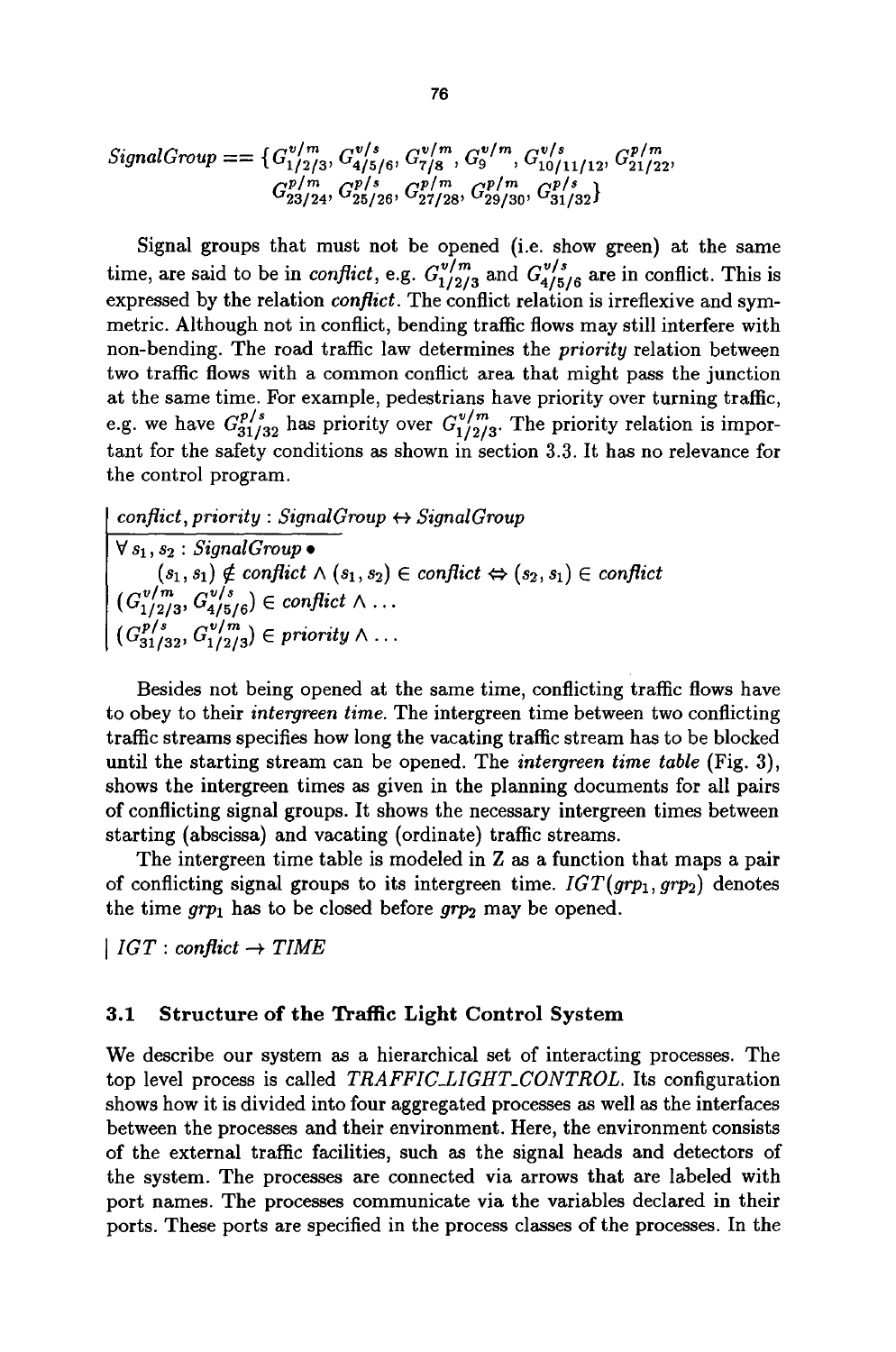|                    | 1/2/3    | 5/6<br>ఛ | $\frac{8}{7}$ | တ | 10/11/12         | 21/22 | 23/24 | 25/26 | /28<br>27, | 29/30 | 31/32 |
|--------------------|----------|----------|---------------|---|------------------|-------|-------|-------|------------|-------|-------|
| 1/2/3              | $\times$ | 5        |               | 4 | 7                | 4     | 4     | 7     | 8          | 8     | 6     |
| $\sqrt{4/5/6}$     | 7        | ×        | 4             | 5 |                  | 5     | 5     | 4     | 8          | 8     | 7     |
| $\overline{7/8}$   |          | 6        | ×             | - | 5                | 8     | 8     | 7     | 5          | 5     |       |
| 9                  | 7        | 5        |               | × | 6                |       |       |       | 4          | 4     | 9     |
| 10/11/12           | 6        |          | 5             | 4 | ×                | 8     | 8     | 8     | 6          | 6     | 4     |
| 21/22              | 6        | 3        | 1             |   | 2                | ×     |       |       |            |       |       |
| $\sqrt{23/24}$     | 6        | 3        | 1             | - | $\mathbf 2$      |       | ×     |       |            |       |       |
| $\sqrt{25/26}$     | 8        | 10       | 9             |   | 8                |       |       | ×     |            |       |       |
| 27/28              | 1        | 1        | 6             | 6 | $\boldsymbol{2}$ |       |       |       | ×          |       |       |
| 29/30              | 1        | 1        | 6             | 6 | 2                |       |       |       |            | ×     |       |
| $\overline{31}/32$ | 9        | 8        |               | 8 | 10               |       |       |       |            |       | ×     |

Fig. 3. The Intergreen Time Table

following we give a short description of the four aggregates of the top-level process:

The *VEHICLE.ACTUATED\_CONTROL* realizes the traffic control algorithm, i.e., it computes when the lamps of the signal heads are to be switched on or off and sends the relevant signals. The *SAFEGUARD* guarantees the safety of the traffic junction. If an unsafe signal indication occurs due to hardware or software failure, the safeguard has to take counter action. If, for example, a red light breaks, the safeguard and the suppression have to decide whether the resulting signal indication is still safe. If it is not, it has to take measures to reestablish a safe indication. If an unsafe signal indication is detected, the suppression tries to reestablish safety in, e.g. switching defective signal heads whereas the safe guard shuts off the entire TLS if an unsafe situation is imminent to last longer than 0.3 seconds. The safe guard is discussed in detail in section 3.3.

Signals that are sent by the control might interfere with measures taken by the *SAFEGUARD* while handling failures. Such signals are filtered out by the *SIGNAL\_SUPPRESSION.* Moreover, the *SIGNAL\_SUPPRESSION*  suppresses all signals that would lead to an unsafe situation of the junction. By that, safety can be ensured independently of the *VEHICLE\_ACTU-ATED\_CONTROL.* The signals of the system's detectors (induction loops and pedestrian push buttons) are recorded and prepared for the control by the *DETECTOR\_ACQUISITION,* because these detector values serve as parameters for the vehicle actuated control.

There are four interfaces between the traffic control system and the external traffic facilities: The signals, indicated to the road users, are transmitted via the port *ACTUAL\_VALUES.* They are assumed to be measurable in a fail-safe way and can be always requested. The nominal values for signal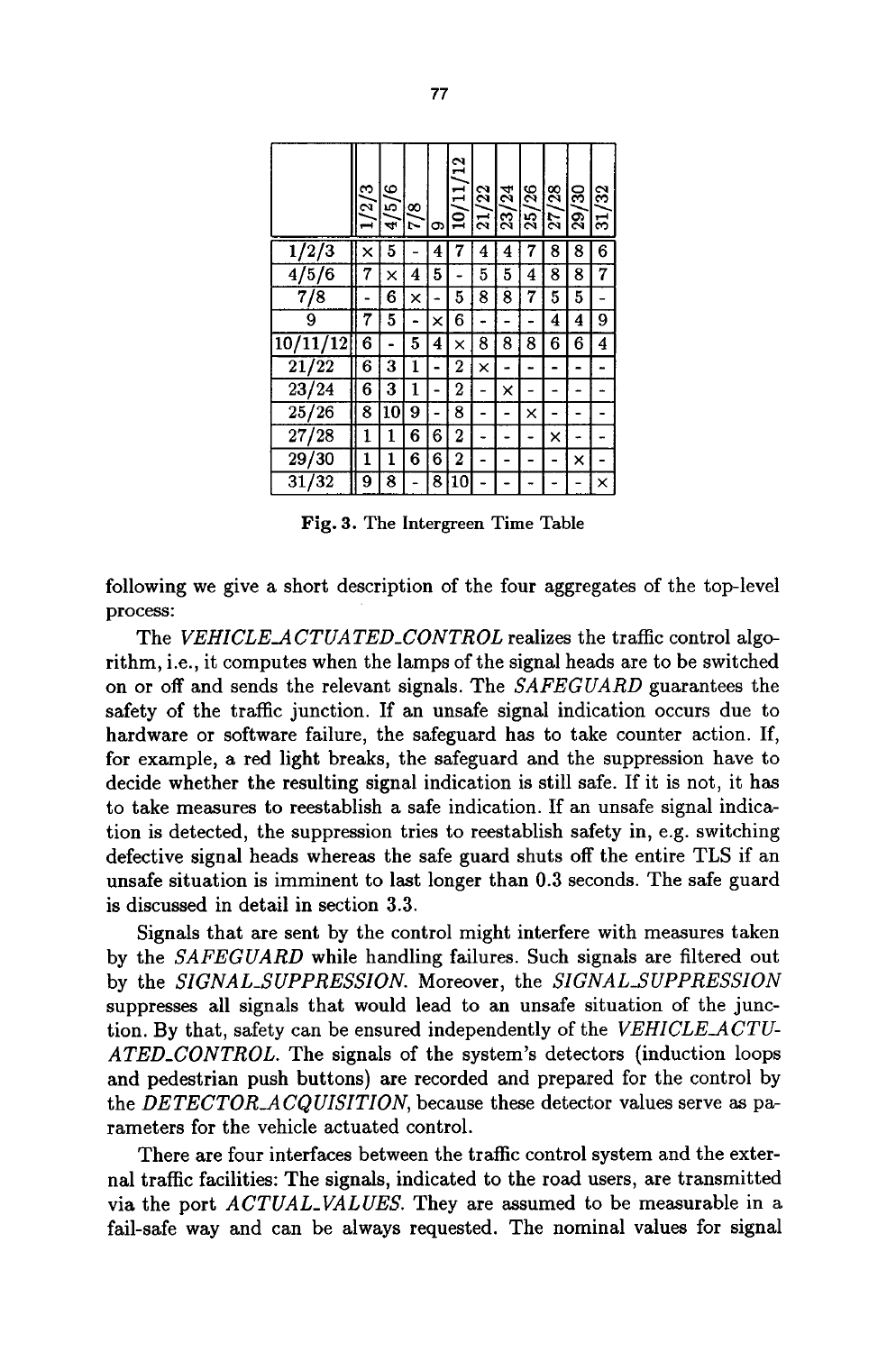heads are sent via the port *NOMINAL\_VALUES.* The port *SENSOR\_VAL-UES* serves to read the signals occurring at the detectors. The entire traffic light system can be shut off via the port *SHUT\_OFF.* This transfers the system in a fail-safe state, if an error state can not be recovered by the signal suppression.



# 3.2 The Control Program

In the process class *VEHICLE\_ACTUATED\_CONTROL,* the control algorithm is specified. It switches between different phases. A phase can be characterized by the set of signal groups that are opened together during this phase. In many traffic light systems the order and duration of the phases is predefined *(fixed-time control).* Nevertheless, the control program, presented here, is driven by the actual traffic, measured by the induction loops and the pedestrian push buttons. It allows phase transitions between all phases. Note that the program has two rather unusual phases: in *phaseO* all signal groups are closed and in *phasel* only the pedestrians have green. Obviously, groups that are in the same phase must not be in conflict.

*phaseO, phase l, phase2, phase3, phase4 : IP SignalGroup phaseO = 0*   $f_{phase1} = \{ G_{21/22}^{p/m}, G_{23/24}^{p/m}, G_{25/26}^{p/s}, G_{27/28}^{p/m}, G_{29/30}^{p/s}, G_{31/32}^{p/s} \}$  $phase2 = \{ G_{7/8}^{6/11},$  $phase3 = \{~G^{v/m}_{1/2/3}, G^{v/m}_{7/8}~\}$  $phase4 = \{ G^{v/s}_{4/5/6}, G^{v/s}_{10/11/12} \}$ 

*Phase == { phaseO, phase1, phase2, phase3, phase4 }*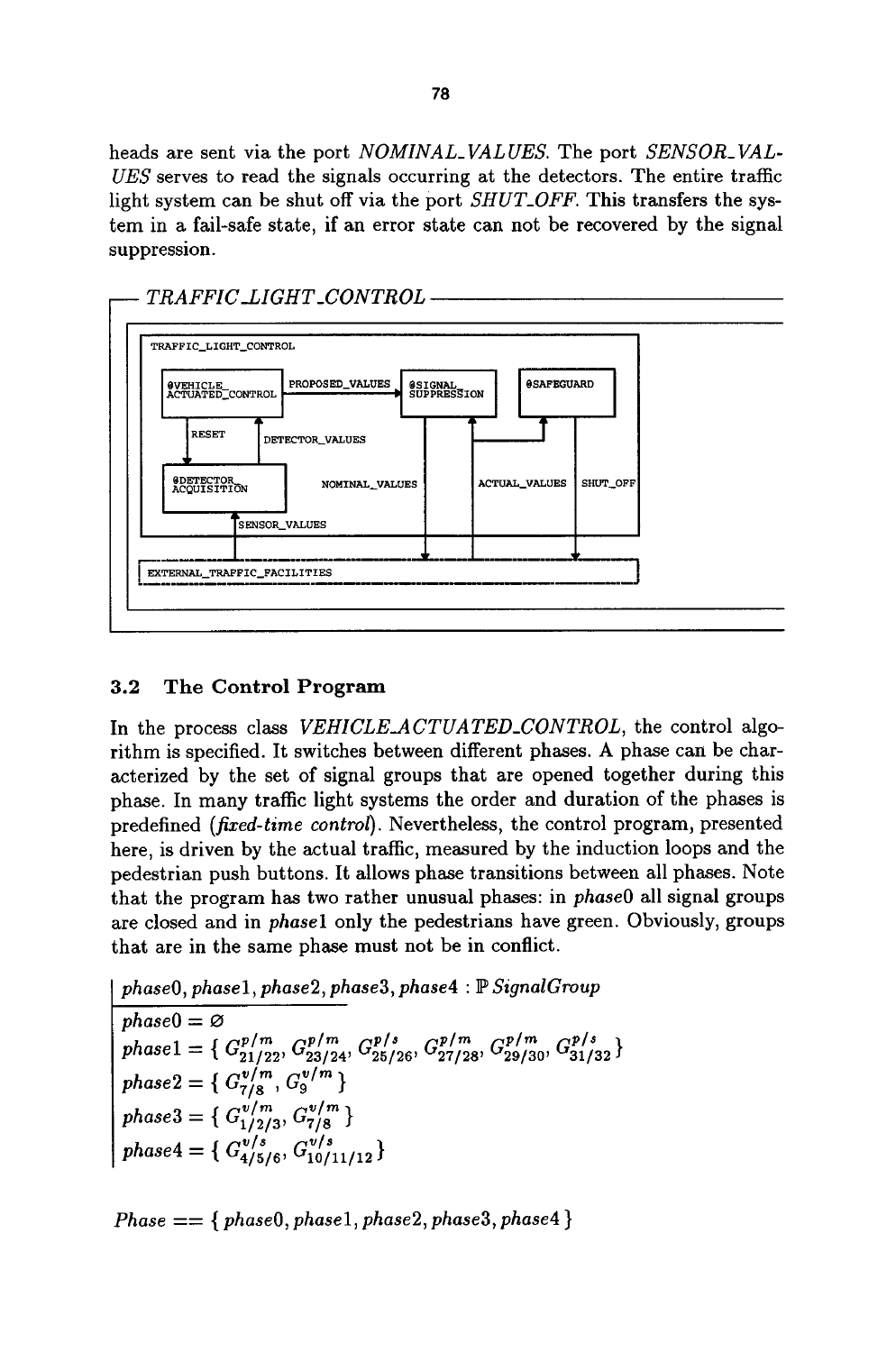$\forall p : Phase \rightarrow \forall grp_1, grp_2 : p \bullet (grp_1, grp_2) \notin conflict$ 

In the statechart<sup>3</sup> of the class *VEHICLE\_ACTUATED\_CONTROL*, the control is either in one of the five phases or a phase transition is performed.



*-- VEHICLE\_ACTUATED\_CONTROL* 

During a phase transition, the signal groups are switched according to the phase transition tables in the planning documents (Figure 4). The phase transition table denotes for each signal group the signaling over the time (measured in seconds). The traffic flows that are blocked in the new phase are closed and the flows that are to be opened are given green. The phase transition tables assure that the intergreen times are not violated during a phase transition.

In Figure 4, the phase transition table from phase 1 to phase 2 is shown. Initially, all pedestrian signal heads indicate green. One second after the beginning of the phase transition, signal group 27/28 is switched to red, three seconds later signal group 25/26 follows and so on.

The internal state variables of a process class are declared in a *DATA*  schema. The variables *from* and *to* are used to record the actually desired phase transition. The variable *tp* of type *TIME* keeps track of the progress of the actual phase transition, i.e. the column of the phase transition table. The relation *Transition* describes the possible phase transitions, where *(phaseO, phasel)* stands for the transition from phase 0 to phase 1.

<sup>3</sup> In the statechart, the transition labels are of the form *[cond]/action,* where *cond*  is a condition specified in a Z schema or in STATEMATE syntax and *action* is a Z operation. The transition fires if the condition is true; the action is executed then.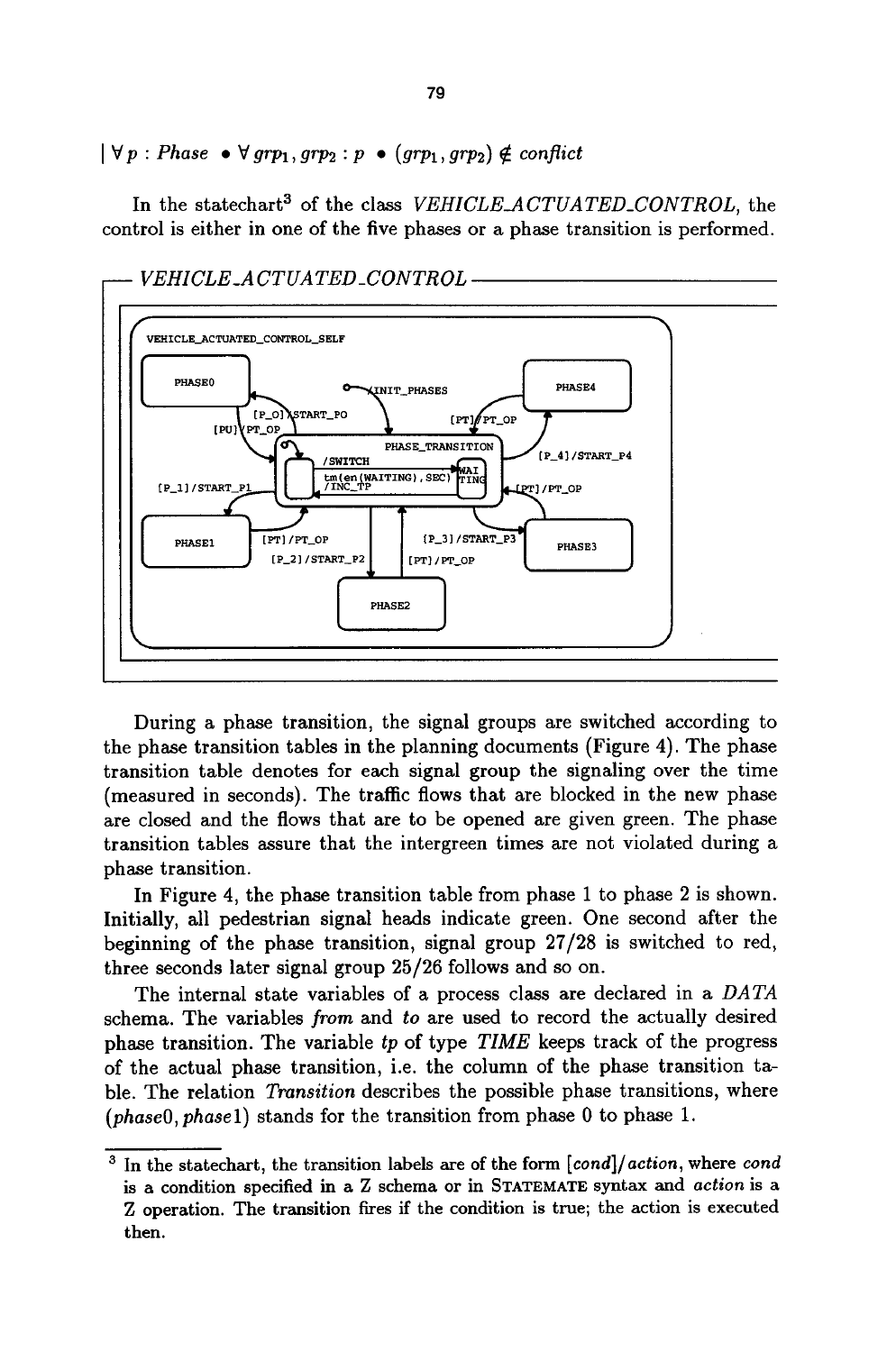

Fig. 4. The Phase Transition from Phase 1 to Phase 2

The function *Transition Table* models the phase transition tables. It assigns to every phase transition and every signal group the moment of signal change and the new signal indication. The duration of each phase transition is expressed by the function *TransitionDuration.* It is desired that all changes in the signal indication occur within the specified duration of the phase transition.

| — VEHICLE_ACTUATED-CONTROL                                                             |
|----------------------------------------------------------------------------------------|
| DATA Phase Transition $\cong$ [from, to : Phase; tp : TIME]                            |
| Transition : Phase $\leftrightarrow$ Phase                                             |
| $\forall p : Phase \bullet (p, p) \notin Transition$                                   |
| TransitionTable : (Transition × SignalGroup) $\rightarrow$ (TIME $\rightarrow$ P Lamp) |
| TransitionDuration : Transition $\rightarrow$ TIME                                     |
| $\forall u : Transition; s : SignalGroup \bullet$                                      |
| $\forall u : Transition; s : SignalGroup \bullet$                                      |
| $\forall t : dom( TransitionTable(u, s)) \bullet t < TransitionDuration(u)$            |
| TransitionDuration((phase1, phase2)) = 19                                              |
| $\forall Gr : \{G_1^{v/m}, G_1^{v/s}, G_1^{v/s}, G_1^{v/s}) =$                         |
| transition Table((phase1, phase2), Gr) = ∅                                             |
| transitionTable((phase1, phase2), G_7^{v/m}) =                                         |
| transitionTable((phase1, phase2), G_7^{v/m}) =                                         |
| 12 $\mapsto$ {red, yellow}, 13 $\mapsto$ {green}                                       |
| ...                                                                                    |
| Transition Table((phase0, phase1), G_{31/32}^{p/s}) = {5 \mapsto                       |

#### 3.3 The Safeguard

The safeguard guarantees the safety of the system. It works independently from the other parts and shuts the TLS off if an unsafe situation has been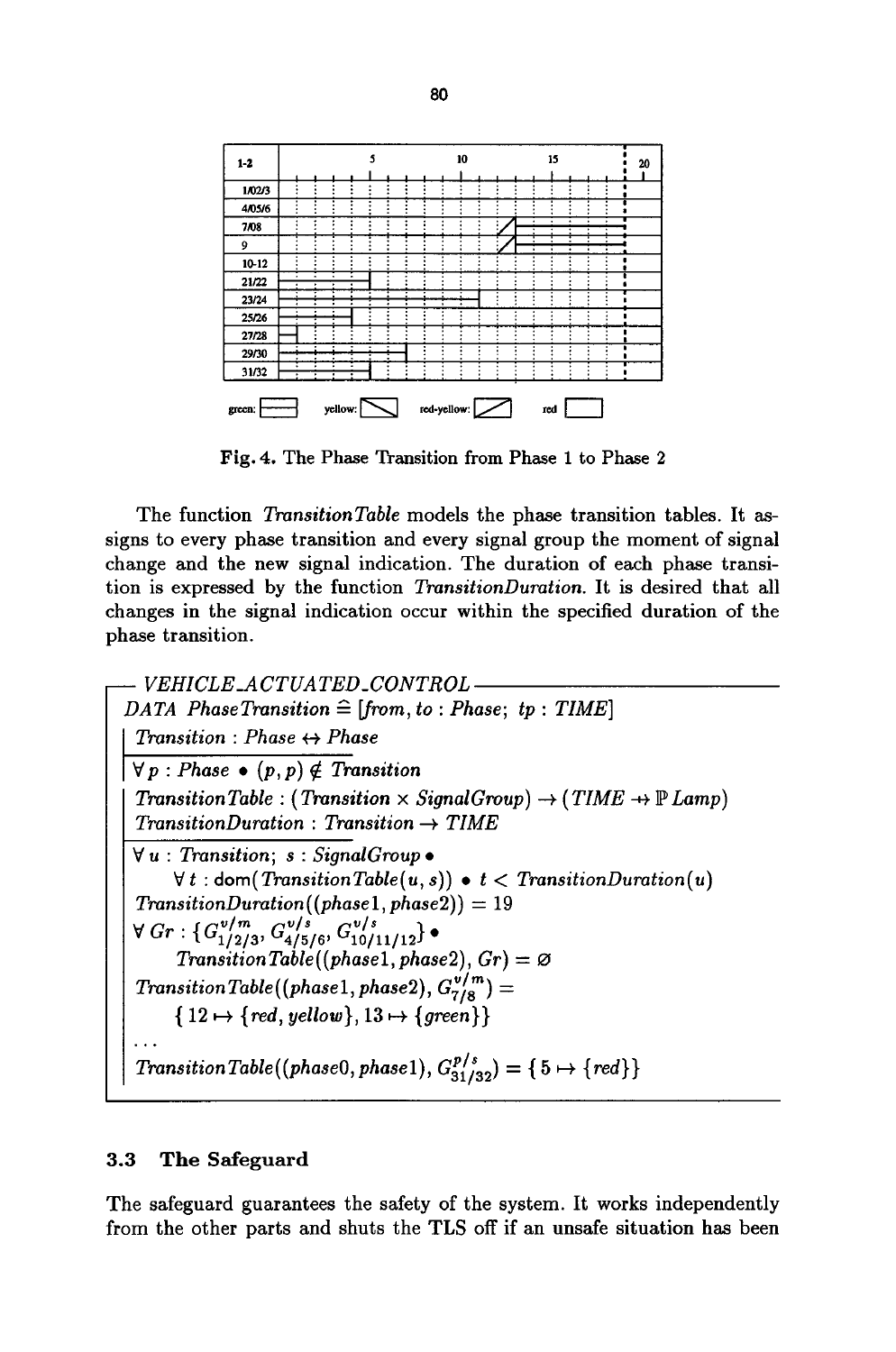encountered. According to the norm DIN VDE 0832 [9], the TLS must not stay longer than 0.3 seconds in an unsafe situation. For the safeguard, firstly the requirements are specified using abstract temporal formulae. Then, these formulae are translated into more concrete, non-temporal predicates and a statechart. Here, we present three of the TLS's safety requirements. The signal heads sensor their own state, i.e. which bulbs are shining or not and make these values available to the safeguard. The safeguard reads these values through its port *ACTUAL\_VALUES.* For the safety consideration, we assume that the actual values are supplied immediately (with no time delay). For the concrete implementation, this requirement can be weakened. If the TLS is to be shut off, the safeguard sets the variable *OFF* in the port *SHUT\_OFF* to *True.* 

We model the *actual* signal stage of the junction as a function, assigning to each set of signal heads the set of on-lamps. Based on the signaling situation, the signal groups are partitioned into *open* (i.e. showing green, yellow, etc.), *closed* (i.e. showing red), and *free* (i.e. are off). Note that normally signal heads of the same group should show the same signals, which might not be true in case of an defective signal heads. It might also happen that the green and red lights of one set of signal heads are on simultaneously. In these situations, the partition of the signal groups is quite intricate. Moreover the actual assessment sometimes changes with local regulations. We therefore omit a precise definition here.

| <i>SAFEGUARD</i><br>$actual: SignalHeads \rightarrow \mathbb{P}$ Lamp                                                        | PORT SHUT_OFF —<br>$OFF: \mathbb{B}$     |
|------------------------------------------------------------------------------------------------------------------------------|------------------------------------------|
| $GroupStates-$<br><b>ACTUAL_VALUES</b><br>opened, closed, free : $\mathbb P$ Signal Group<br>disjoint (opened, closed, free) | – DATA SAFE – – –<br>$safe : \mathbb{B}$ |
| <i>MAX_FAIL_TIME: TIME</i><br><i>SAMPLING_RATE : TIME</i>                                                                    |                                          |

Basing on the actual signal stage, the TLS has to judge whether the junction is in a safe situation or not. The safe guard introduces a predicate  $safe: \mathbb{B}$ , denoting whether the junction is in a safe situation in this particular state or not. In fact, the safety conditions presented here discriminate only states that are definitely not safe. We firstly define for each safety requirement the auxiliary schemas *Conflict\_Abs, Priority.,4bs,* and *ObeysIGT\_Abs.* They are then used to formulate the safety requirement for the class *SAFEGUARD.*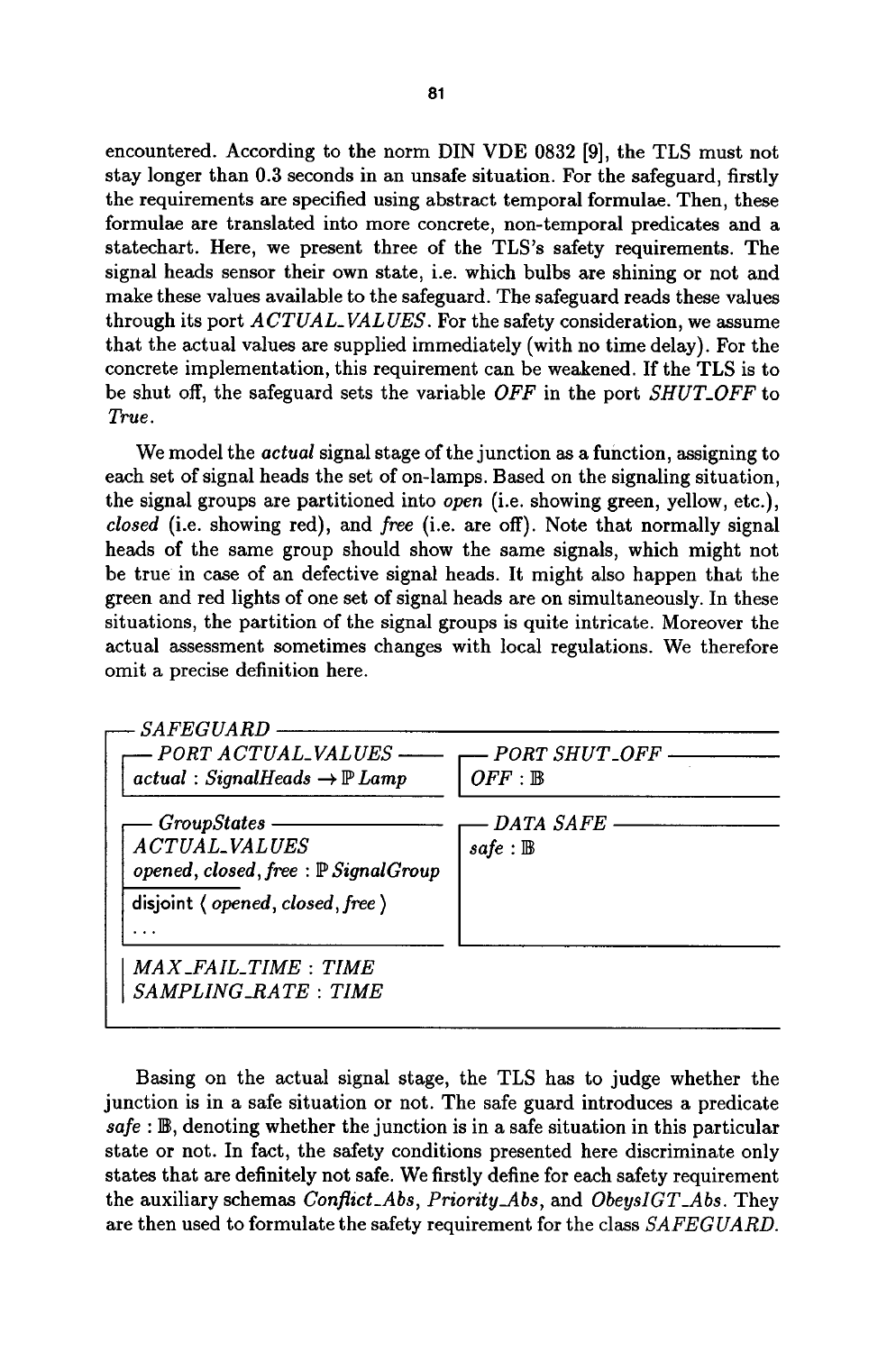We are using discrete interval logic to describe the safety requirements. A complete description of its syntax and semantics is beyond the scope of this paper. Here we only give a short introduction. The logic can be seen as a discrete variant of the Duration Calculus [7] adopted for Z. It is presented in [5].  $[x = 0]$  denotes an interval where x equals zero all the time. By  $[x > 0]$  [x < 0] an interval is denoted, where x is greater zero in the beginning and is less than zero immediately afterwards, somewhere  $[x = 0]$ denotes an interval where for some sub-interval  $x = 0$ . The formula  $\lceil x = 0 \rceil_{\leq t}$ describes an interval shorter than  $t$ , where  $x$  equals zero.



The first safety requirement *Conflict..Abs* states that the junction is unsafe if two conflicting signal groups are opened at the same time, i.e., there is no sub-interval in which a conflicting pair of signal groups  $((qrp_1, qrp_2) \in$ *conflict)* is opened and *safe = True.* 

The second safety requirement *Priority\_Abs* states that a prioritized signal group must not be opened while a signal group of lower priority is open. A group has priority over another one, if the two groups can be open simultaneously (i.e. are not in conflict), but their traffic flows interfere. This is, e.g., the case for bending vehicles and pedestrians. In this case the pedestrians have priority over the vehicles and the pedestrian flow must not be opened while the vehicles are already driving.

The third safety requirement *ObeyslGT\_Abs* denotes that an opening signal group must obey to the intergreen time table, i.e., all conflicting signal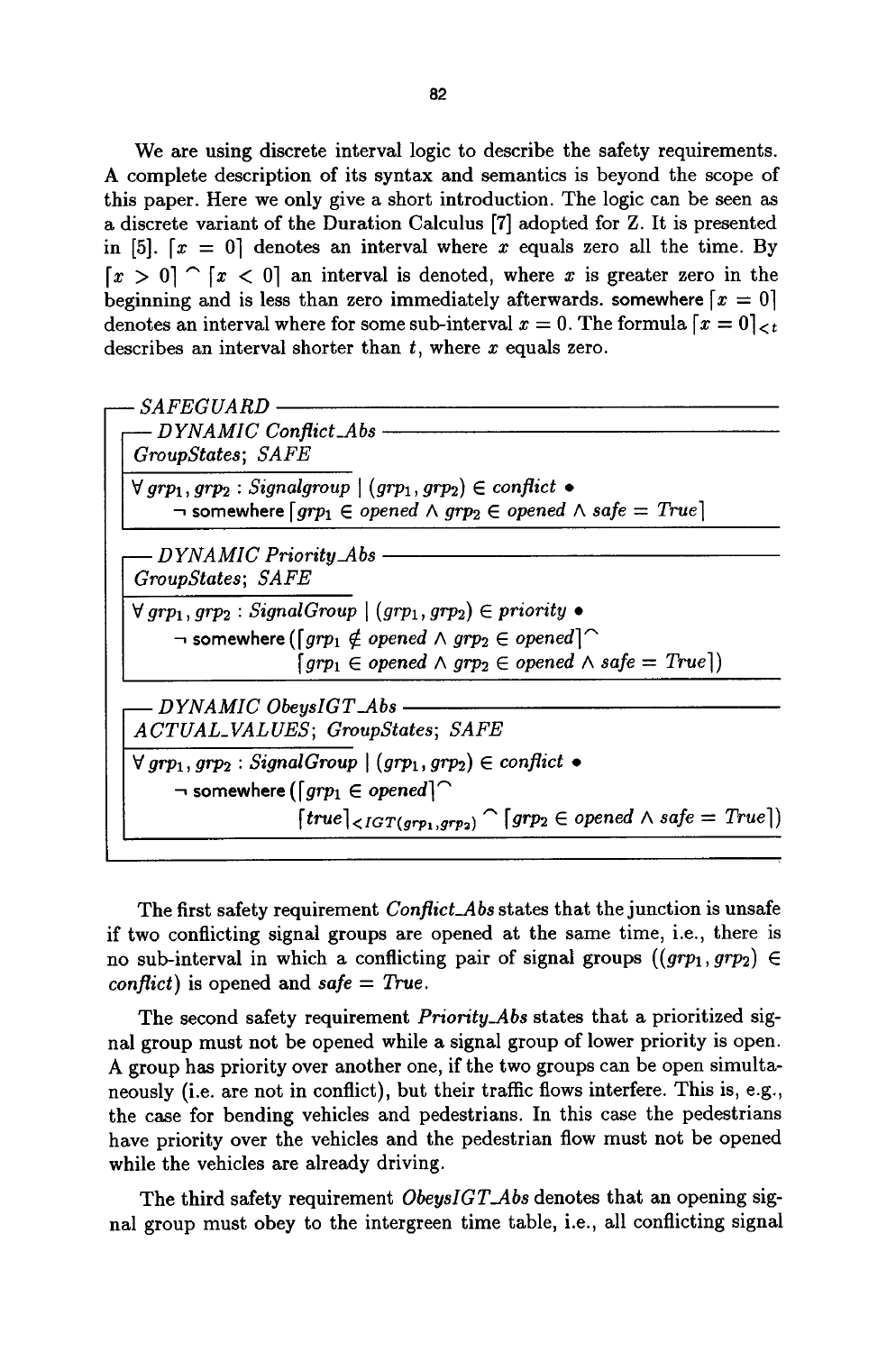groups have to be closed for at least their intergreen time before the group is opened.

If the TLS enters an unsafe situation the program has to react and reestablish safety within *MAX\_FAIL\_TIME.* We can now formulate the central safety requirement *Safety\_Abs* for the TLS. Note that the actual value of *MAX\_FAIL\_TIME* depends on how fast the hardware can shut off the system, thus depends on the hardware environment the control software is embedded in. The *SAFEGUARD* has to obey to the three safety conditions and there must not be any sub-interval with *safe = False* for more than *MAX\_FAIL\_TIME* ([safe = False]  $>$  *MAX\_FAIL\_TIME*). The behavior requirement for the *SAFEGUARD* says that the TLS has to obey to *Safety\_Abs* or has to be shut off. Note that *Conflict\_Abs, Priority\_Abs, ObeyslGT\_Abs,* and *Safety\_Abs* are auxiliary schemas whereas a box labeled *PROPERTY denotes*  a direct requirement for the behavior of the class.

| <i>SAFEGUARD</i> -<br>$-DYNAMIC$ Safety_Abs ——<br>GroupStates; SAFE                                        |
|------------------------------------------------------------------------------------------------------------|
| Conflict Abs $\land$ ObeysIGT Abs $\land$ Priority Abs<br>$\lnot$ somewhere $[safe = False]_{>MAX\_FALSE}$ |
| GroupStates; SAFE                                                                                          |
| Safety_Abs $\vee$ (Safety_Abs $\cap$ [OFF = True])                                                         |

After having specified the requirements of the safeguard we can implement them. The safeguard needs to store the time when a signal group was closed and which signal groups have just been opened resp. closed. The function *blocking\_time* assigns to each closed signal group the time it was closed. The set *last\_step\_opened* holds all newly opened signal groups. Analogously, *last\_step\_closed* holds all newly closed groups. The operation *UP-DATE\_BLOCKING\_TIME 4* updates these variables in *SAMPLING\_RATE*  intervals.

<sup>&</sup>lt;sup>4</sup> Note that in this operation dom *blocking\_time* is set of signal groups closed in the previous step, whereas *closed* holds the current value. Therefore, *closed \*  (dora *blocking\_time)* denotes the signal groups that were recently opened and are closed now. Correspondingly, *opened*  $\cap$  (dom *blocking\_time*) denotes the signal groups that were closed in the last step and are opened now. *opened <1 blocking\_time* restricts the domain of *blocking.time* to *opened.* Thus, the operation restricts *blocking\_time* to the closed groups and adds the newly closed groups related to the current time *Time.*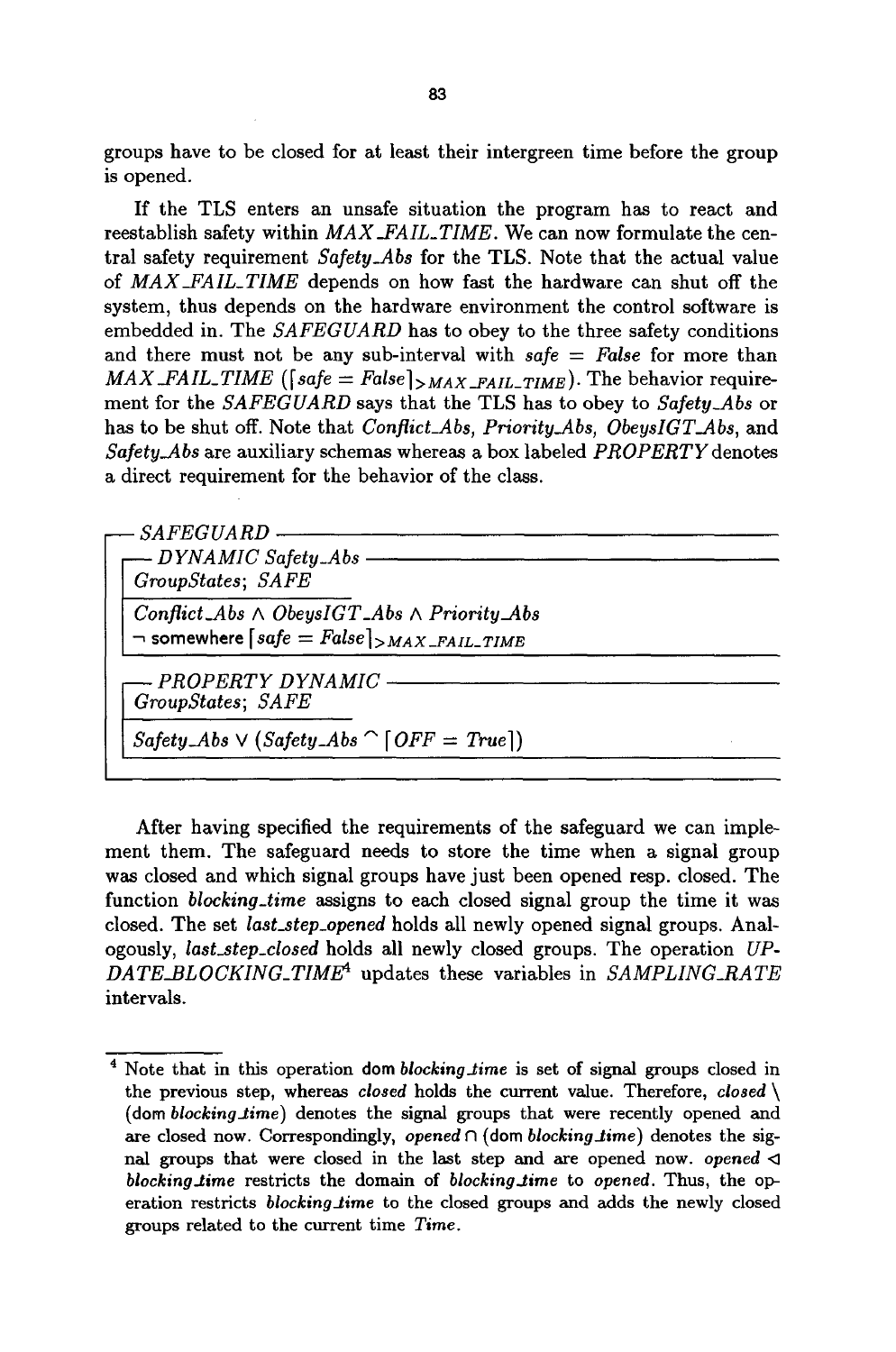

 $\forall$  grp<sub>1</sub>, grp<sub>2</sub> : SignalGroup  $\mid$  (grp<sub>1</sub>, grp<sub>2</sub>)  $\in$  priority  $\bullet$  $grp_1 \in last\_step\_opened \Rightarrow$  $(qrp_2 \in \text{dom blocking_time} \lor qrp_2 \in \text{last\_step\_opened})$ 



 $SAFESTUATION \cong Conflict\_{Cont}$   $\wedge$  Priority\_Conc  $\wedge$  ObeyslGT\_Conc



With these data values we can translate the temporal requirements into operational predicates that can be used in the statechart. We translate *Conflict\_Abs* into *Conflict\_Conc, Priority\_Abs* into *Priority\_Conc,* and *Obeys-*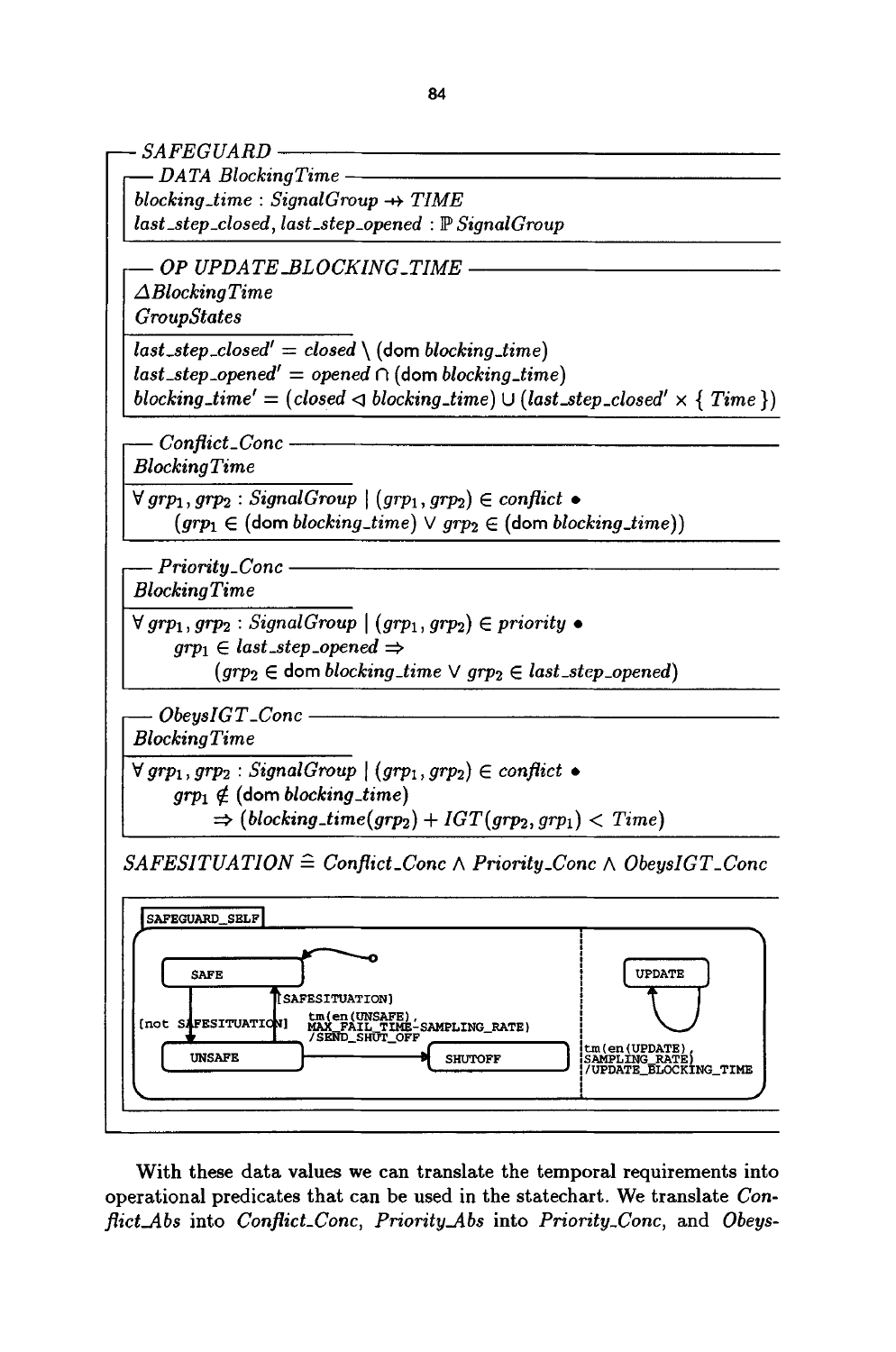*IGT.\_Abs* into *ObeysIGT\_Conc. Priority\_Conc* says that for a group that has just been opened ( $qrp_1 \in last\_step\_opened$ ) all other groups it has priority over  $((qrp_1, qrp_2) \in priority)$  must be either closed or also just been opened.

The statechart implements the reactive behavior of the safeguard. It resides in the state SAFE if *SAFESITUATION* is true and switches to UNSAFE otherwise. If it stays in UNSAFE for *MAX\_DELAY\_TIME-*SAMPLING\_RATE it shuts the system off.<sup>5</sup> Meanwhile, it periodical reads the actual values sent by the external facilities and updates *blocking\_time*  and *last\_step\_opened* accordingly. The statechart has to implement the behavior constraint of the process, i.e. the set of observable runs it defines has to be a subset of the set defined by the behavior constraint. Here, we have to prove that  $in(SAFE) \Rightarrow (safe = True)$ , where  $in(SAFE)$  denotes that the statechart state *SAFE* is active.

# **4 Conclusion**

In this paper we have presented a combination of formal specification techniques with a well-known structuring technique that has been successfully applied in software engineering. We are using Z and statecharts as basis formalisms for expressing the functional and reactive behavior of embedded systems. Both formalisms have found broad acceptance in the research area as well as in industry. The presented combination exploits the advantages of each formalism. Note that in this approach the semantics of the basic formalisms are preserved, which is very important for tool reuse. In contrast, in [22,6] the STATEMATE semantics were not preserved.

The usage of Z as language for the description of the functional aspects has turned out to be superior to e.g. the STATEMATE data description language [15], especially for the formulation of data invariants and safety requirements, and for the rather complex data-items as the phase transition table. The dynamic behavior of a process could be modeled very naturally with statecharts. Its graphical nature (in contrast to other process description languages and combinations of specification languages like [17,19,1,20,16]) provides a good overview over the different states and possible state transitions of a process. The architectural view was described by data flow diagrams. Here, a more powerful notation would have been helpful, supporting genericity in order to reuse components as well as collections of processes.

Supplementing Z with temporal logic and an adequate satisfaction relation for statecharts and temporal logic is still subject to further research. Nevertheless, we believe that the case study shows impressively the advantage of this approach. Within the ESPRESS project, work on the development of tools to support the presented technique and method is investigated. This includes type-checking, execution of Z specifications, and verification and

 $t m(E, T)$  is true T seconds after event E occured, en(UNSAFE) denotes the event that state UNSAFE was entered.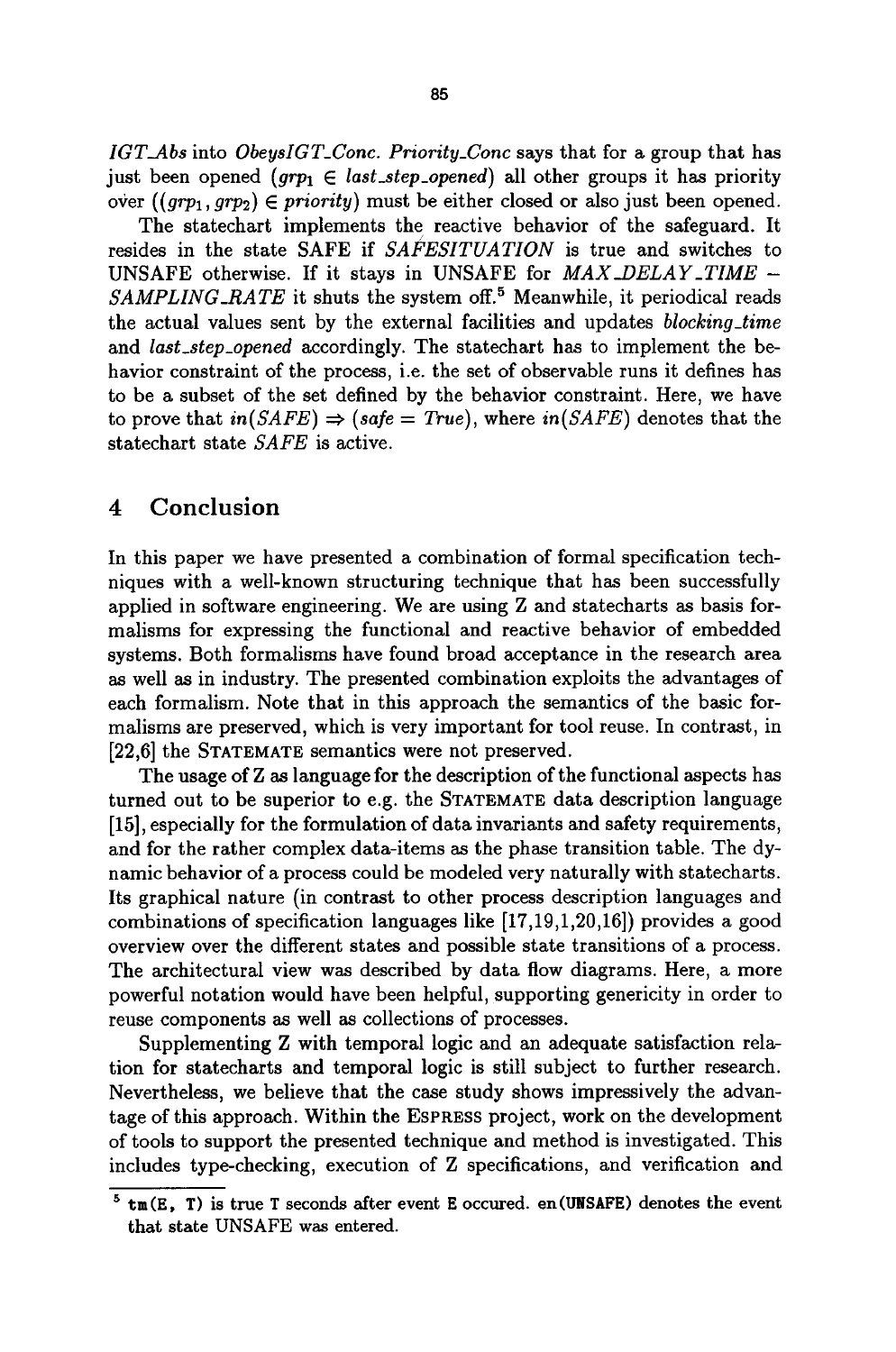validation of combined specifications. With that, it should be possible to simulate and analyze the model extensively.

With the formalization of safety requirements we were able to discover ambiguities and unprecise formulations in the natural language specification. We believe that the precise formulation of safety requirements in an early development phase will turn out to be very helpful to increase the developer's understanding of the problem, avoiding misconceptions and design errors caused by ambiguous or incomplete requirements.

The applicability of our approach has been demonstrated in a case-study where a traffic light system has been specified [3,4]. Even if only parts of the case study could be presented here (the entire specification contains over 70 pages), we found the division of a system into different views and the formulation of explicit safety requirements convincing for the specification of safety-critical embedded systems.

# **References**

- 1. G. Berry and G. Gonthier. The ESTEREL synchronous programming language: design, semantics, implementation. *Science of Computer Programming,* 19:87- 152, 1992.
- 2. R. Büssow, H. Dörr, R. Geisler, W. Grieskamp, and M. Klar.  $\mu \mathcal{S}Z$  Ein Ansatz zur systematischen Verbindung yon Z und Statecharts. Technical Report 96-32, Technische Universität Berlin, Feb. 1996.
- 3. R. B/issow, R. Geisler, M. Klar, and S. Mann. Spezifikation einer Lichtsigualanlagen-Steuerung mit  $\mu SZ$ . Technical Report 97-13, Technische Universität Berlin, 1997.
- 4. R. Büssow, R. Geisler, and M.Klar. Spezifikation eingebetteter Steuerungssysteme mit Z und Statecharts. In *Tagungsband zur 5. Fachtagung Entwurf komplexer Automatisierungssysteme.* TU Brauuschweig, 1997.
- 5. R. B/issow and W. Grieskamp. Combinig Z and temporal interval logics for the formalization of properties and behaviors of embedded systems. In R. K. Shyamasundar and K. Ueda, editors, *Advances in Computing Science - Asian*  '97, volume 1345 of *LNCS,* pages 46-56. Springer-Verlag, 1997.
- 6. R. B/issow and M. Weber. A steam-boiler control specification using statecharts and Z. In *Formal Methods ]or Industrial Applications: Specifying and Programming the Steam Boiler Control,* volume 1165 of *LNCS.* Springer, 1996.
- 7. Z. Chaochen, C. A. R. Hoare, and A. P. Ravn. A calculus of durations. *Information Processing Letters,* 40(5):269-276, 1991.
- 8. T. DeMarco. *Structured analysis and system specification.* Yourdon Press, Engelwood Cliffs, NY, USA, 1978.
- 9. Deutsche Elektrotechnische Kommission im DIN und VDE (DKE). DIN Norm VDE 0832 - Strassenverkehrs-Signalanlagen (SVA), 1990.
- 10. Forschungsgesellschaft f'fir Strassen- und Verkehrswesen. Richtlinien fiir Lichtsignalanlagen - RiLSA, 1992.
- 11. W. Grieskamp, M. Heisel, and H. Dörr. Specifying safety-critical embedded systems with statecharts and Z: An agenda for cyclic software components. accepted for publication at ETAPS'98, 1998.